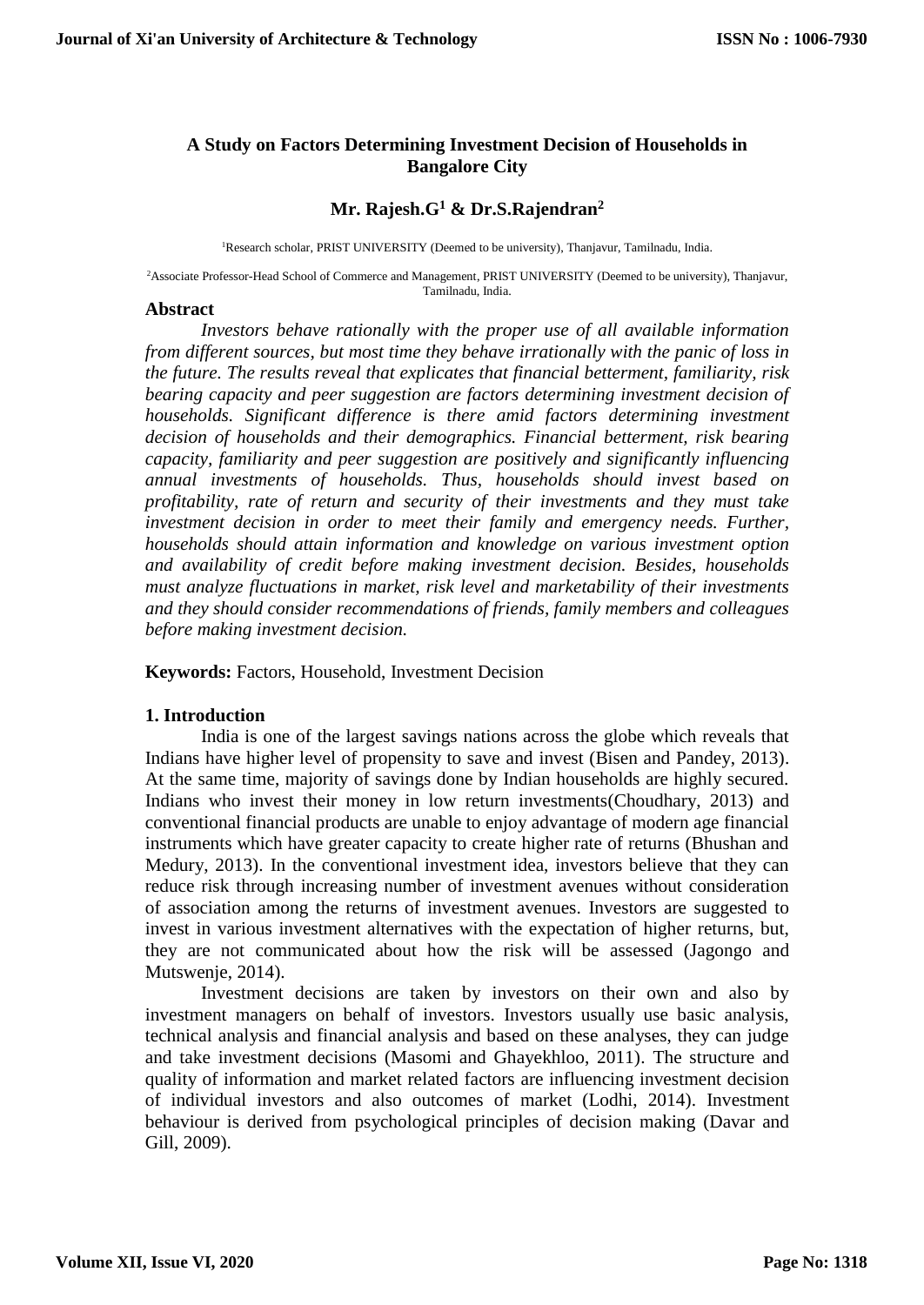The investment decision of individuals is related with options about buying and selling of small quantum of securities for their own account (Kabra et al 2010). Generally, it is believed that investors behave rationally with the proper use of all available information from different sources, but most time they behave irrationally with the panic of loss in the future (Rani, 2014). The different investment behaviour of individual investors is exhibited because of different factors which compromise investors' rationality. The investment decision is a function of various factors namely market conditions, risk profiles of individual, accounting information and so on. With this back ground, it is important to study factors determining investment decision of households.

## **2. Review of Literature**

Rana et al (2009) found that degree of risk, knowledge, anticipated return and psychological aspects were influencing significantly investment decision of investors.

Syed (2010) concluded that income, safety, education, low level of risk and higher degree of return determined investment decision among investors.

Mohanta and Debasish (2011) revealed that high degree of return, safety, regular return, easy marketability and benefits for tax were affecting investment decision of investors significantly.

Sultana and Pardhasaradhi (2012) indicated that improvement in financial condition, information, recommendation of friends, reputation of companies and market information influenced investment decision among investors.

Prakash and Sunder (2013) showed that tax benefits, degree of liquidity, consistent return, security, low risk and affordability were significantly affecting investment decision of investors.

Phan and Zhou (2014) found that subject norms, knowledge, market information and behavioral features were influencing significantly investment decision among investors.

Velmurugan et al (2015) concluded that level of risk, anticipated returns, rate of appreciation, income level, and knowledge and market trends affected investment decision of investors.

Shukla (2016) revealed that income, age, anticipated return, degree of risk and advices of friends and relatives were significantly influencing investment decision among investors.

Kumarasinghe and Jayasinghe (2017) indicated that income, social and economic factors significantly determined savings and investments of households

Mahalakshmi and Anuradha (2018) showed that spouse, level of engagement, familiarity, over confidence and anchoring were influencing investment decision among investors.

Hemalatha (2019) found that appreciation of capital, tax benefits, security, anticipated return, liquidity and minimum risk affected investment decision among individual investors.

### **3. Objectives of the Study**

- 1. To discover factors determining investment decision of households.
- 2. To find difference amid factors determining investment decision of households and their demographics.
- 3. To examine influence of factors determining investment decision of households on their annual investment.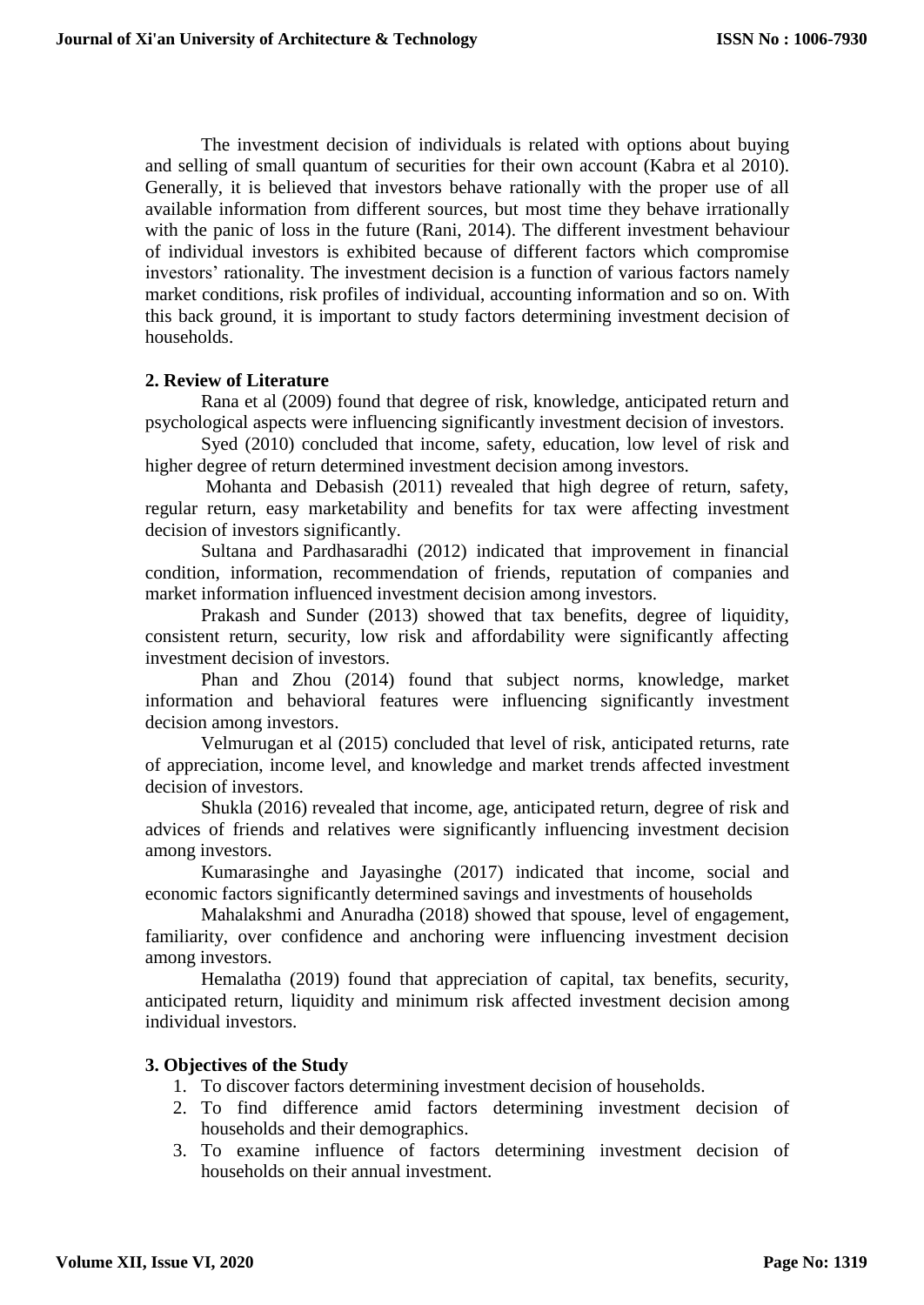## **4. Hypotheses of the Study**

- 1. There is no significant difference amid factors determining investment decision of households and their demographics.
- 2. There is no significant influence of factors determining investment decision of households on their annual investment.

## **5. Methodology**

The current study is conducted in Bengaluru city. Households are chosen randomly and data are collected from 325 households by using questionnaire. Demographics of households are examined through percentages and factors determining investment decision of households is discovered by employing exploratory factor analysis. Difference amid factors determining investment decision of households and their demographics is found by carrying out ANOVA and t-tests. Influence of factors determining investment decision of households on their annual investment is examined by applying multiple regression analysis.

## **6. Results**

## **6.1 Demographics of Households**

The demographics of households are shown in Table-1.Larger than half of households are male (55.08 per cent) and higher than one fourth of households are in age amid 41 and 50 years (29.23 per cent). Almost one third of households are undergraduates (32.00 per cent) and nearly one third of households in annual income group of  $\text{Rs}.5,00,001 - \text{Rs}.7,00,000(31.08)$  per cent) and just greater than one third of households are in annual investment of Rs.1,00,001 – Rs.1,50,000(34.15 per cent).

| <b>Demographics</b>         | <b>Number</b> | $\frac{0}{0}$ |
|-----------------------------|---------------|---------------|
| <b>Gender</b>               |               |               |
| Male                        | 179           | 55.08         |
| Female                      | 146           | 44.92         |
| Age                         |               |               |
| Below 30 years              | 61            | 18.77         |
| $31 - 40$ years             | 89            | 27.38         |
| $41 - 50$ years             | 95            | 29.23         |
| Above 50 years              | 80            | 24.62         |
| <b>Education</b>            |               |               |
| <b>Higher Secondary</b>     | 53            | 16.31         |
| Diploma                     | 70            | 21.54         |
| <b>Under Graduation</b>     | 104           | 32.00         |
| <b>Post Graduation</b>      | 98            | 30.15         |
| <b>Annual Income</b>        |               |               |
| Less than $Rs.5,00,000$     | 76            | 23.38         |
| $Rs.5,00,001 - Rs.7,00,000$ | 101           | 31.08         |
| $Rs.7,00,001 - Rs.9,00,000$ | 84            | 25.85         |
| More than $Rs.9,00,000$     | 64            | 19.69         |
| <b>Annual Investment</b>    |               |               |
| BelowRs.1,00,000            | 92            | 28.31         |
| $Rs.1,00,001 - Rs.1,50,000$ | 111           | 34.15         |

### Table 1. *Demographics of Households*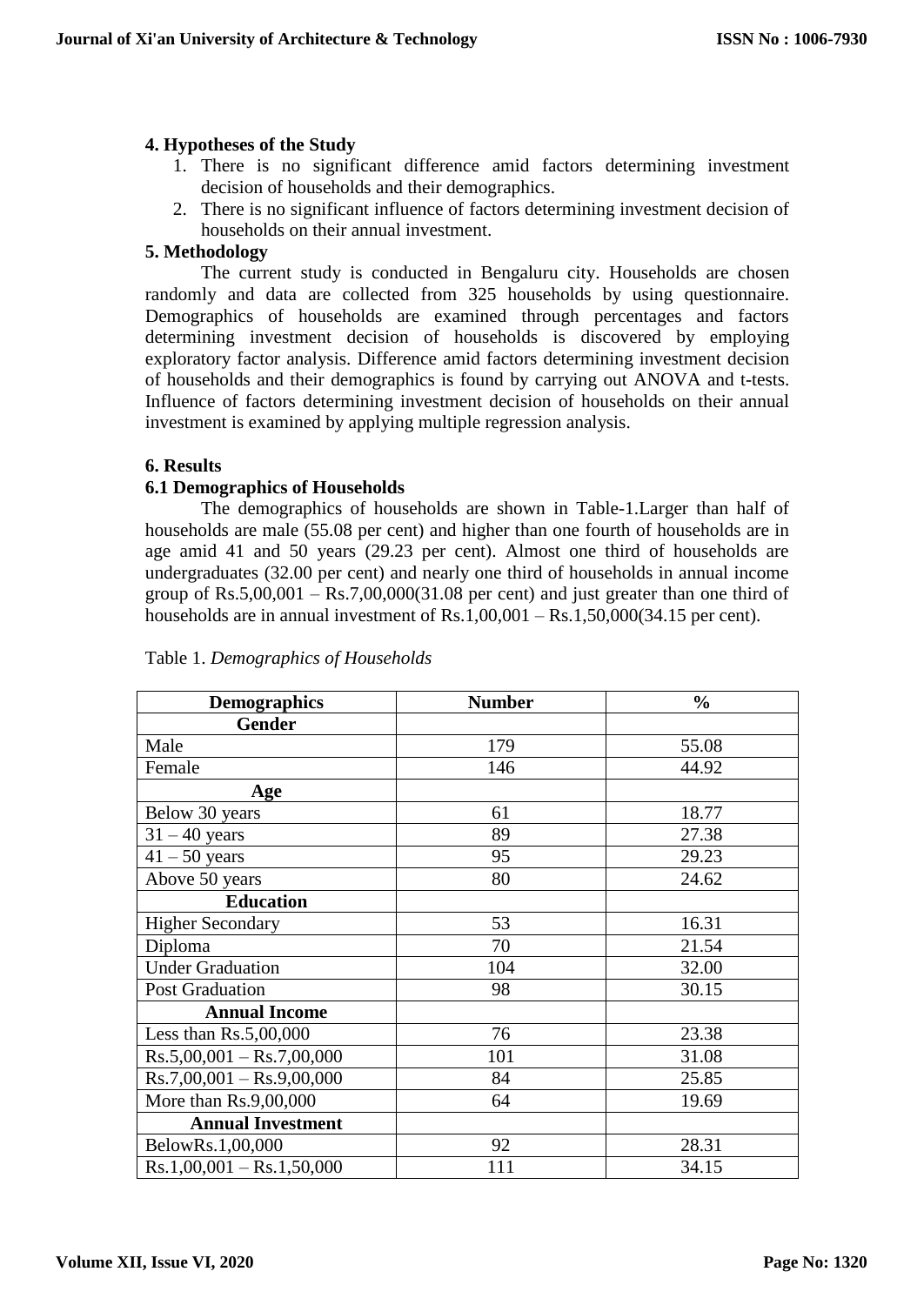| $Rs.1,50,001 - Rs.2,00,000$ | $\overline{\phantom{0}}$ | 22.77<br>44. I |
|-----------------------------|--------------------------|----------------|
| Above Rs.2,00,000           |                          | $14.7^{\circ}$ |

#### **6.2. Factors determining investment decision of households**

Exploratory factor analysis is applied to discoverfactors determining investment decision of households and outcome is shown in Table-2. Kaiser-Meyer-Olkin test value to assess adequacy of sampling is 0.892. Bartlett test of Sphericity's Chi-Square value is 0.0048 which is significant at one per cent level. These values clarify that method of factor analysis is apt. Principal Component Analysis method is used to obtain factors by applying varimax kind of rotation and it is converged in 9<sup>th</sup>iterations.Cronbach's Alpha value is 0.88 displaying that the level of internal consistency is very much acceptable. Four factors are attained and they share 81.93 per cent of variation.

| <b>Factor</b> | <b>Variables</b>          | <b>Factor</b><br><b>Loadings</b><br>(Rotated) | <b>Eigen</b><br><b>Value</b> | <b>Variation</b><br>(%) | <b>Name</b>                           |
|---------------|---------------------------|-----------------------------------------------|------------------------------|-------------------------|---------------------------------------|
|               | Profitability             | 0.69                                          |                              |                         |                                       |
|               | Security                  | 0.65                                          |                              |                         | <b>Financial</b><br><b>Betterment</b> |
|               | Financial improvement     | 0.67                                          |                              |                         |                                       |
| I             | Rate of return            | 0.64                                          | 3.27                         | 23.80                   |                                       |
|               | <b>Emergency needs</b>    | 0.66                                          |                              |                         |                                       |
|               | Family requirements       | 0.62                                          |                              |                         |                                       |
|               | Investment options        | 0.66                                          |                              |                         | <b>Familiarity</b>                    |
|               | Knowledge                 | 0.63                                          | 2.38                         | 21.42                   |                                       |
| $\mathbf{I}$  | Information accessibility | 0.67                                          |                              |                         |                                       |
|               | Availability of credit    | 0.64                                          |                              |                         |                                       |
|               | Previous experience       | 0.61                                          |                              |                         |                                       |
|               | Level of risk             | 0.68                                          |                              | 19.76                   | <b>Risk</b>                           |
| Ш             | Market fluctuation        | 0.62                                          | 1.14                         |                         | <b>Bearing</b>                        |
|               | Coverage of risk          | 0.65                                          |                              |                         | Capacity                              |
|               | Marketability             | 0.63                                          |                              |                         |                                       |
| IV            | Recommendation<br>of      | 0.65                                          |                              |                         |                                       |
|               | friends                   |                                               |                              | 16.95                   | Peer<br><b>Suggestion</b>             |
|               | Recommendation<br>of      | 0.67                                          | 1.03                         |                         |                                       |
|               | family                    |                                               |                              |                         |                                       |
|               | Recommendation<br>of      | 0.64                                          |                              |                         |                                       |
|               | Colleagues<br>Total       |                                               |                              | 81.93                   |                                       |
|               |                           |                                               |                              |                         |                                       |

**Factor-I** includes profitability, security, financial improvement, rate of return, emergency need and family requirements. Therefore, first factor is denoted as **Financial Betterment** and it shares 23.80 per cent of variation.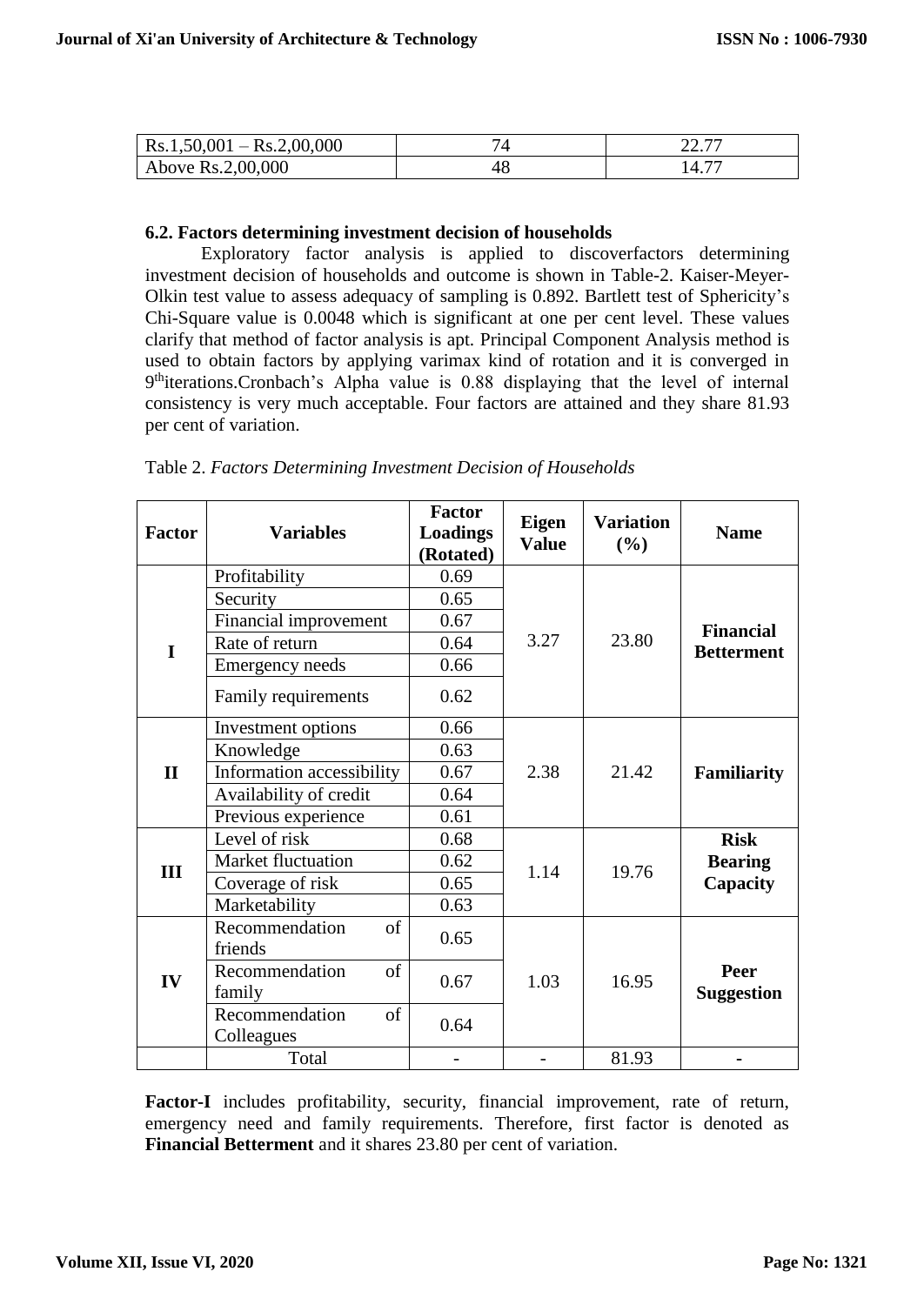**Factor-II** comprises investment options, knowledge, information accessibility, availability of credit and previous experience. So, second factor is named as **Familiarity** and it shares 21.42 per cent of variation.

**Factor-III** contains level of risk, market fluctuation, coverage of risk and marketability. Thus, third factor is stated as **Risk Bearing Capacity** and it shares 19.76 per cent of variation.

**Factor-IV** encompasses recommendation of friends, recommendation of family and recommendation of colleagues. Hence fourth factor is described as **Peer Suggestion** and it shares 16.95 per cent of variation.

Financial betterment, familiarity, risk bearing capacity and peer suggestion are factors determining investment decision of households.

## **6.3. Factors determining investment decision of households and their demographics**

ANOVA and t-tests are applied to find difference amid factors determining investment decision of households and their demographics and the results are shown in Table-3.

|              | Table3. Factors Determining Investment Decision of Households and their |  |  |  |
|--------------|-------------------------------------------------------------------------|--|--|--|
| Demographics |                                                                         |  |  |  |

| <b>Particulars</b>                         | F-Value /<br>t-Value | <b>Significance</b> |
|--------------------------------------------|----------------------|---------------------|
| Factors Determining Investment Decision of | $4.462**$            | .000                |
| Households and Gender                      | $(t-Value)$          |                     |
| Factors Determining Investment Decision of | $7.549**$            | .000                |
| Households and Age                         | (F-Value)            |                     |
| Factors Determining Investment Decision of | $8.326***$           | .000                |
| Households and Education                   | (F-Value)            |                     |
| Factors Determining Investment Decision of | $6.804***$           | .000                |
| Households and Annual Income               | (F-value)            |                     |
| Factors Determining Investment Decision of | $7.981***$           | .000                |
| Households and Annual Investment           | (F-value)            |                     |

\*\* Significant in 1 % level

The F-values and t-value are significant and they are elucidating that significant difference is there amid factors determining investment decision of households and their demographics.

## **6.4. Influence of factors determining investment decision of households on their annual investment**

Multiple regression analysis is employed to examine influence of factors determining investment decision of households on their annual investment and the result is shown in Table-4.  $\mathbb{R}^2$  and Adjusted  $\mathbb{R}^2$  are 0.59 and 0.57 in the sequence implying the regression model is in good fit and F-value is 23.725 illustrating the model is significant in one per cent level.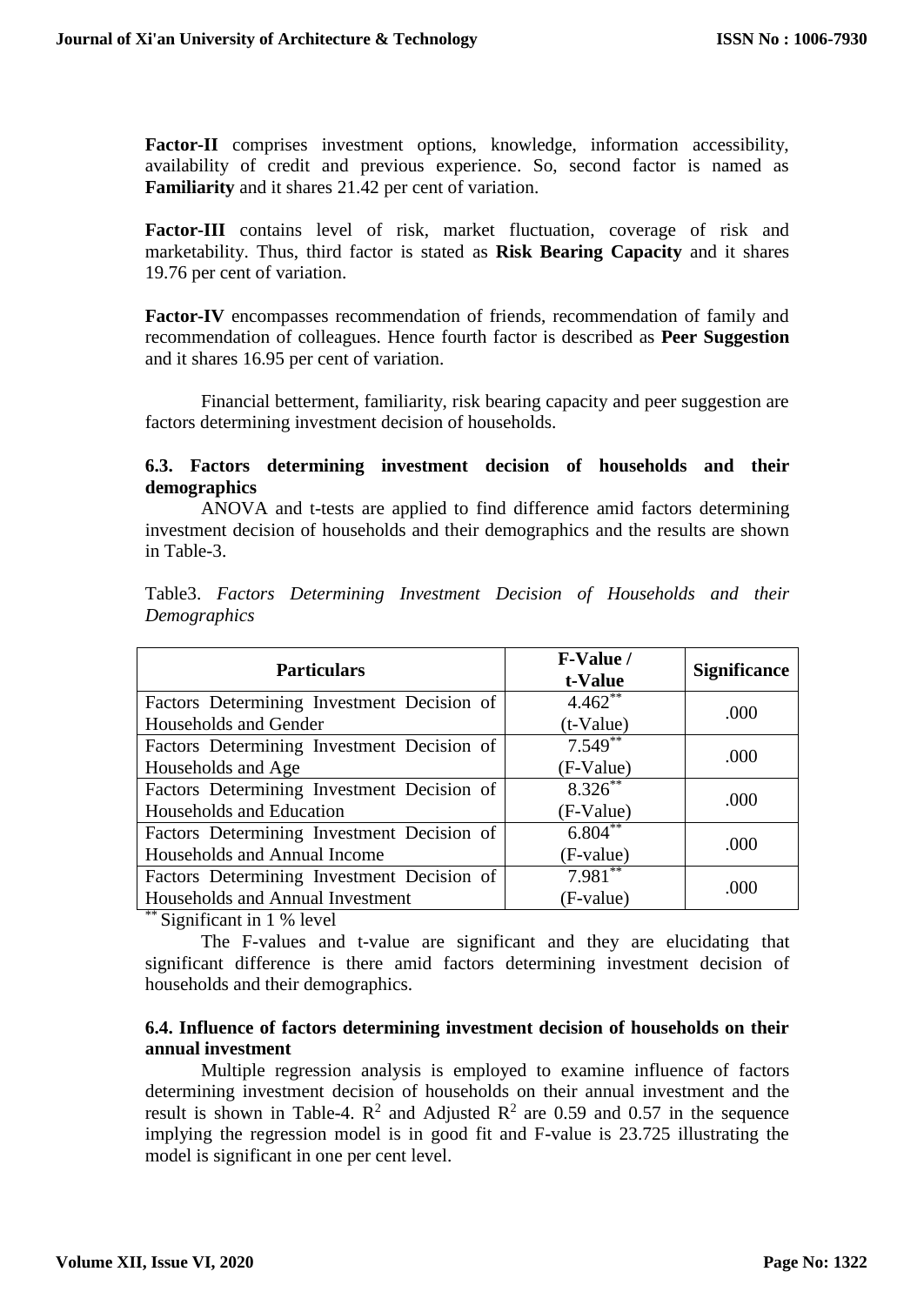| <b>Factors Determining Investment</b><br><b>Decision</b> | <b>Partial Regression</b><br><b>Coefficients</b> | t-Value | Sig. |  |
|----------------------------------------------------------|--------------------------------------------------|---------|------|--|
| Constant                                                 | $1.018***$                                       | 11.862  | .000 |  |
| Financial Betterment $(X_1)$                             | $.475***$                                        | 7.238   | .000 |  |
| Familiarity $(X_2)$                                      | $.429***$                                        | 6.543   | .000 |  |
| Risk Bearing Capacity $(X_3)$                            | $.452***$                                        | 6.975   | .000 |  |
| Peer Suggestion $(X_4)$                                  | $.384***$                                        | 6.016   | .000 |  |
| $\mathsf{R}^2$                                           | 0.59                                             |         |      |  |
| Adjusted $\mathbb{R}^2$                                  | 0.57                                             |         |      |  |
| sk sk                                                    | $23.725***$                                      |         | .000 |  |

Table4. *Influence of Factors Determining Investment Decision of Households on their Annual Investment*

Significant in 1 % level

Financial betterment, risk bearing capacity, familiarity and peer suggestion are positively and significantly influencing annual investments of households. Keeping other things constant, one per cent increase in financial betterment, there will be 0.48 per cent increase in annual investment, one per cent increase in familiarity, there will be 0.43 per cent increase in annual investment, one per cent increase in risk bearing capacity, there will be 0.45 per cent increase in annual investment and one per cent increase in peer suggestion, there will be 0.38 per cent increase in annual investment of households.

# **7. Conclusion**

The above study explicates that financial betterment, familiarity, risk bearing capacity and peer suggestion are factors determining investment decision of households. Significant difference is there amid factors determining investment decision of households and their demographics. Financial betterment, risk bearing capacity, familiarity and peer suggestion are positively and significantly influencing annual investments of households. Thus, households should invest based on profitability, rate of return and security of their investments and they must take investment decision in order to meet their family and emergency needs. Further, households should attain information and knowledge on various investment option and availability of credit before making investment decision. Besides, households must analyze fluctuations in market, risk level and marketability of their investments and they should consider recommendations of friends, family members and colleagues before making investment decision.

### **References**

- 1. Ambrose Jagongo, & Vincent S Mutswenje.(2014). A survey of the factors influencing investment decisions: The case of individual investors at the NSE. *International Journal of Humanities and Social Science*, 4(4), 92-102.
- 2. Bhushan, P., & Medury, Y. (2013). Gender differences in investment behaviour among employees. *Asian Journal of Research in Business Economics and Management*, 3(2),147-157.
- 3. Bisen, V., & Pandey. M.(2013). Applying behavioural finance by analyzing investor behaviour in Lucknow city. *Indian Journal of Applied Research*, 3(6), 353-355.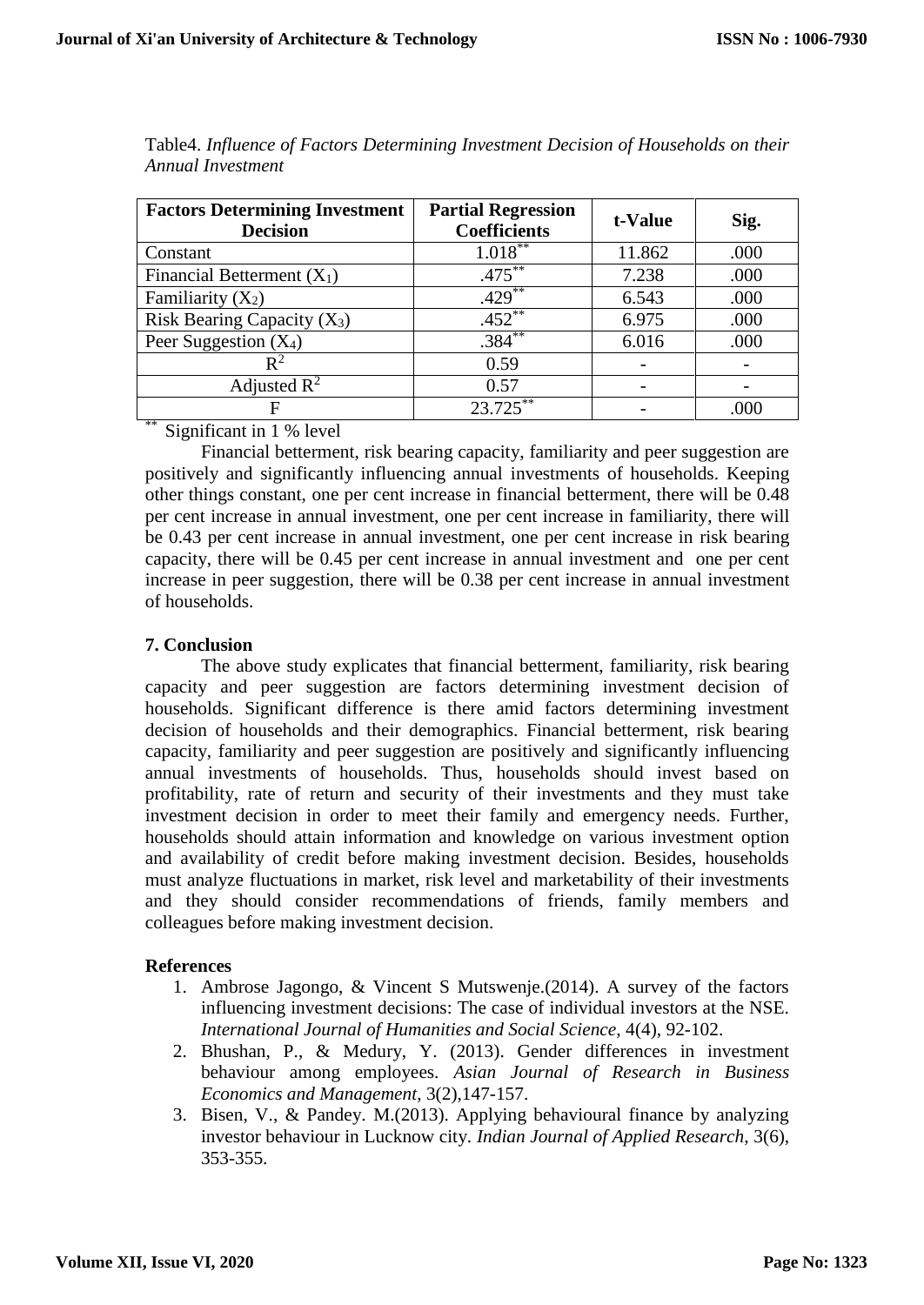- 4. Choudhary, A., K. (2013). Impact of behavioural finance in investment decisions and strategies - a fresh approach, *International Journal of Management Research and Business Strategy*, 2(2), 85-92
- 5. Davar, Y. P., & Gill, S.(2009). Antecedents of households' investment decision-making process: A study of the Indian households. *South Asian Journal of Management*, 16(4), 44-75.
- 6. Gaurav Kabra, Prashant Kumar Mishra, & Manoj Kumar Dash.(2010). Factors influencing investment decision of generations in India: An econometric study. *Asian Journal of Management Research*, 3(2), 308-326.
- 7. Hemalatha, S. (2019). Factors influencing investment decision of the individual related to selected individual investors in Chennai city. *International Journal of Innovative Technology and Exploring Engineering*, 8(6S4), 457-461.
- 8. Khoa Cuong Phan, & Jian Zhou.(2014). Factors influencing individual investor behaviour: An empirical study of the Vietnamese stock market.*American Journal of Business and Management*, 3(2),77-94.
- 9. Kumarasinghe, P.J., & Jayasinghe, C.P.A.(2017). *A comparative study on the determinants of household savings in the Colombo district*. Paper Presented in 13th International Conference on Business Management, Colombo, Sri Lanka.
- 10. Lodhi, S.(2014). Factors influencing individual investor behaviour: An empirical study of city Karachi. *Journal of Business and Management*, 16(2), 68-76.
- 11. Mahalakshmi, T.N., & Anuradha, N. (2018). Factors affecting investment decision making & investment performance among individual investors in India. *International Journal of Pure and Applied Mathematics*, 118(18), 1667- 1675.
- 12. Masomi, S. R., & Ghayekhloo, S.(2011). Consequences of human behaviors' in economic: the effects of behavioral factors in investment decision making at Tehran stock exchange. *International Journal on Business and Economics Research*, 1, 234-237.
- 13. Mohanta, G., & Debasish, S.(2011). A study on investment preferences among urban investors in Orissa. *Prerna Journal of Management Thought and Practice*, 3(1),1-9.
- 14. Neha S Shukla.(2016). Investors' preference towards investment avenues with special reference to salaried personnel in north Gujarat region. *IJSART*, 2(1), 43-49.
- 15. Prakash, S., & Sunder, C.(2013). Analysis of investor perception and preferences: Investment avenue. *International Journal of Applied Financial Management Perspectives*, 2(3),V599-604.
- 16. Rana, H.M., Murtaza, S., Noor, F., Inam-U-Din, & Rehman, K.(2009). Effects of demographic factors on risky decision-making behaviour. *European Journal of Social Sciences*, 25(3), 69-76.
- 17. Reena Rani.(2014). Factors affecting investors' decision making behaviour in the stock market: An analytical review. *Indian Journal of Applied Research*, 4(9),118- 120.
- 18. Syed, S.T.(2010). An empirical study of Indian individual investors behaviour. *Global Journal of Finance and Management*, 2(1), 19-33.